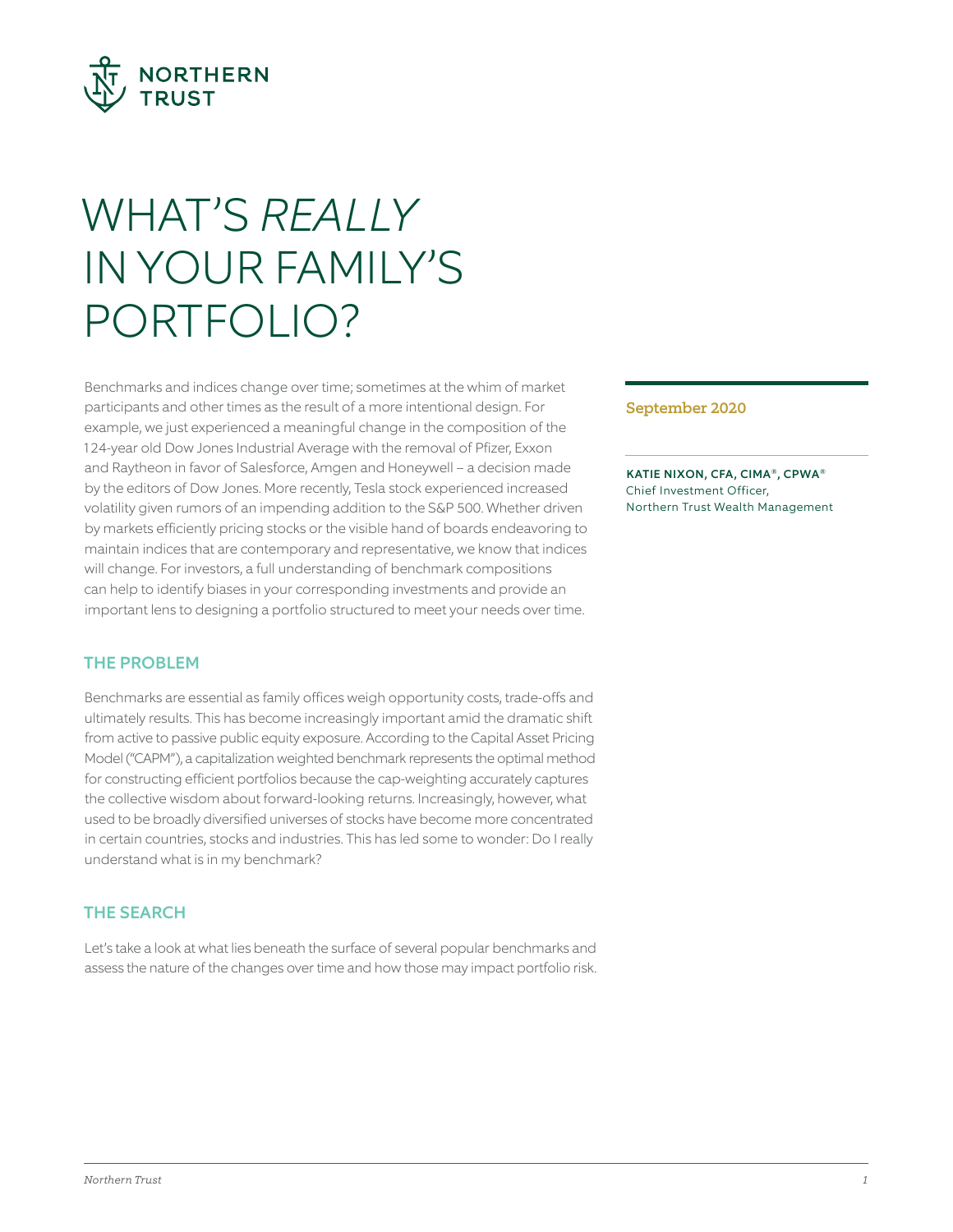# THE SOLUTION

With eyes wide open, family offices are able to make risk/reward trade-off decisions based on their unique risk preferences and are able to design portfolios optimized around those risks. It is important to "know what you own" from an investment solution perspective and what will drive return streams. It is also important to understand at a portfolio level where you are taking aggregate risk and whether this conforms to your investment objective.

### WHAT LIES BENEATH: INDEX COMPOSITION AND WHAT YOU OWN

Most of our conversations with family offices over the past several months revolve around a few key themes:

- Is the market advance sustainable in the context of a sluggish global economic recovery?
- Do valuations in the US represent a meaningful headwind to forward returns?
- Are we worried about the increased sector and stock concentration in the US equity market?

Our base case remains that global equity markets will likely provide muted returns relative to history given a challenging aggregate earnings outlook coupled with relatively high starting valuations. While that covers the first two concerns, we were intrigued by the third.

The question of index composition is indeed interesting, and we quickly came to the realization that many investors can lack perspective on what they actually own in their passive portfolios, or what has driven out/ underperformance of an active strategy relative to an underlying benchmark.

 few months regarding the current state of widely held indices and key changes through time. As with most We wanted to provide some perspective based on our own real-time experiences with clients over the past research, this journey began and ended with an appreciation for efficient markets.

#### ASSESSING THE EVOLVING BENCHMARK LANDSCAPE

Benchmarks, and corresponding indices, are not static. Over time, their changes are driven by both rebalancing or reconstitution at the benchmark level as well as investors who price their forward expectations into today 's prices – driving some prices up and others down. History shows us that markets are highly competitive pricing engines and provide meaningful information to investors as supply and demand work to clear that market across securities and sectors.

The wisdom of the collective crowd is an efficient pricing mechanism. Based on evidence from active management, we fnd that, on average, region or sector bets go uncompensated – there is no riskadjusted return to be found. That does not mean that there is no skill or alpha available for investors; it simply states the obvious: Skill is rare and difficult to identify ex ante.

#### Benchmark Risks and Biases

As a result, we have seen massive egress from actively managed equity funds to passive index fund investing, leaving family offices with the certainty that they will get the benchmark return, less fees. The question remains, however: Do investors fully appreciate the diferences between popular indices and the risks and biases that are apparent within benchmarks?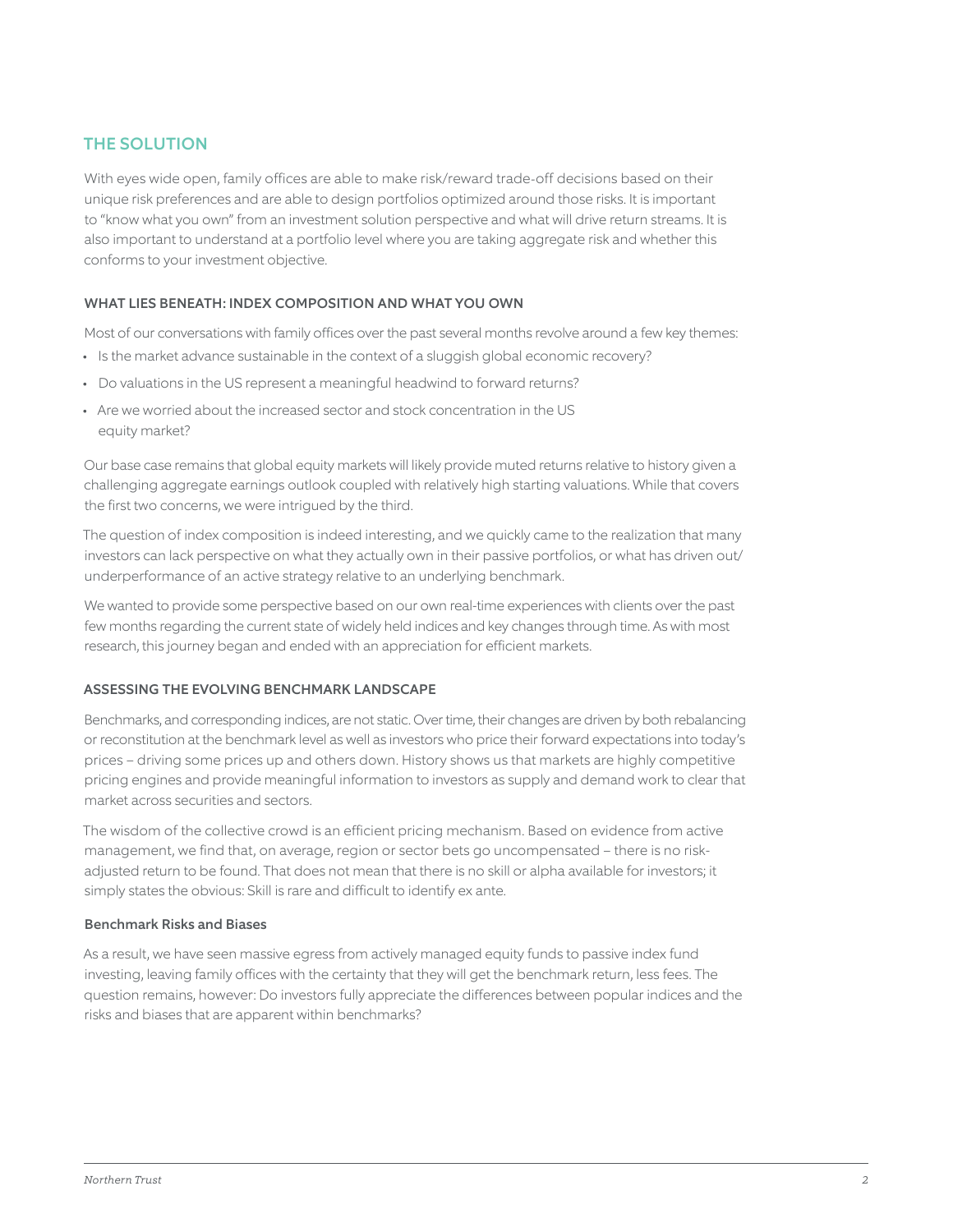This has become a more important question recently for two reasons. First, we seem to be at a fork in the road, as economists struggle to define the future global growth path. Will it be a "U," a "V," a "W" or a square root? Where we sit in the economic cycle, and its resiliency, is critically important as we assess our exposures. Certain indices are more cyclically biased and are poised for performance in the early stages of a durable economic recovery, while others appear more defensive and growth-biased.

The second point is that certain indices, particularly in the US and EM, have become relatively concentrated in a small number of companies within already heavily weighted sectors. The most obvious example of this is in the US, where the top 10 companies in the S&P 500 today have a collective market value of over \$8 trillion (with Apple's market cap having recently breached \$2T), which represents 29% of the index. This is the highest percentage in 40 years and nearly 7% higher than the beginning of 2020. As mentioned previously, the market is setting the price and is clearly indicating a preference for relative defense amid uncertainty.

 frms ("FAANGS") posted year-over-year earnings growth in 2Q of 2% against a decline in S&P earnings of Further, there is a bit of Willie Sutton at play here, as the largest technology and communications service 38% ex-FAANG. So, investors are buying these stocks because that is where the earnings are.

### Sector Exposure

Nevertheless, it is instructive to look historically at various factor exposures in the indices over time. We always want to "know what we own." In the global ACWI benchmark, sector exposures are increasingly dominated by technology, healthcare and fnancials.

This is intuitive given the ACWI exposure to US, at 57%. The financial sector is actually the most consistently large exposure across US, EAFE and EM regions in ACWI (13%, 15% and 18%, respectively) but is clearly more dominant outside the US, which can help to explain some of the performance diferentials. However, the absolute and relative performance diferences across these regions can be tied more directly to the contrast in exposure to technology (34%, 31% and 15%, respectively ).

Some of the other diferences across regions are notable, with Industrials being a heavy exposure in EAFE, at 15%, and consumer cyclicals a large EM exposure, at 15%. Again, these sector diferences have been meaningful and impactful.

Many of these sector differences have driven some family offices to question global diversification and US investors to consider embedding a home country bias into their equity allocations. It is true that, while global equity has performed well in recent years with a 10.5% (annualized) return from January 2009 to June 2020 with moderate risk at 15.6%, the US has clearly dominated the leader board with better performance of 13.8% and similar risk of 15.1%. We can tie the recent dramatic outperformance to one sector: large technology. Looking at the S&P 500, we see that the market return was signifcantly driven by tech and tech-related stocks, with the 1-, 3- and 5-year contribution of the total return 100%, 77% and 68%, respectively.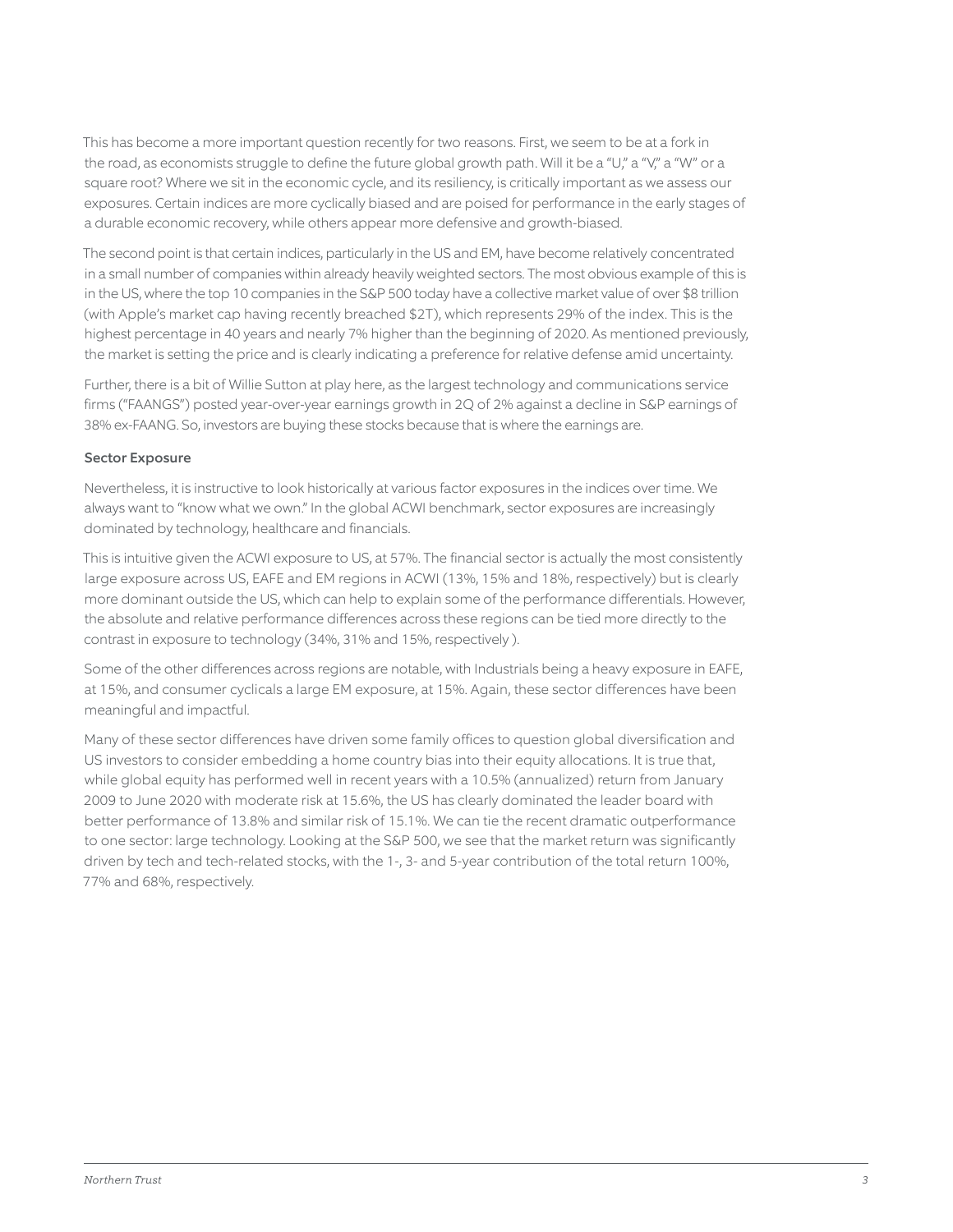#### Country Allocation in non-US Benchmarks

In addition to sector composition, investors should be mindful of the country allocation within the non-US widely held benchmarks. For example, within the EAFE region, Japan has rebounded to represent more than 25% of the index, while the UK is now less than 15%.



Source: Morningstar. Monthly data from January 2009 through June 2020

Within EM, China has raced ahead of its emerging market peers and accounts for a full 37% of the index. Taiwan and South Korea continue to account for 25% of the index. In comparison, Brazil accounted for 12% of the index in 2009 but now accounts for only 5%.

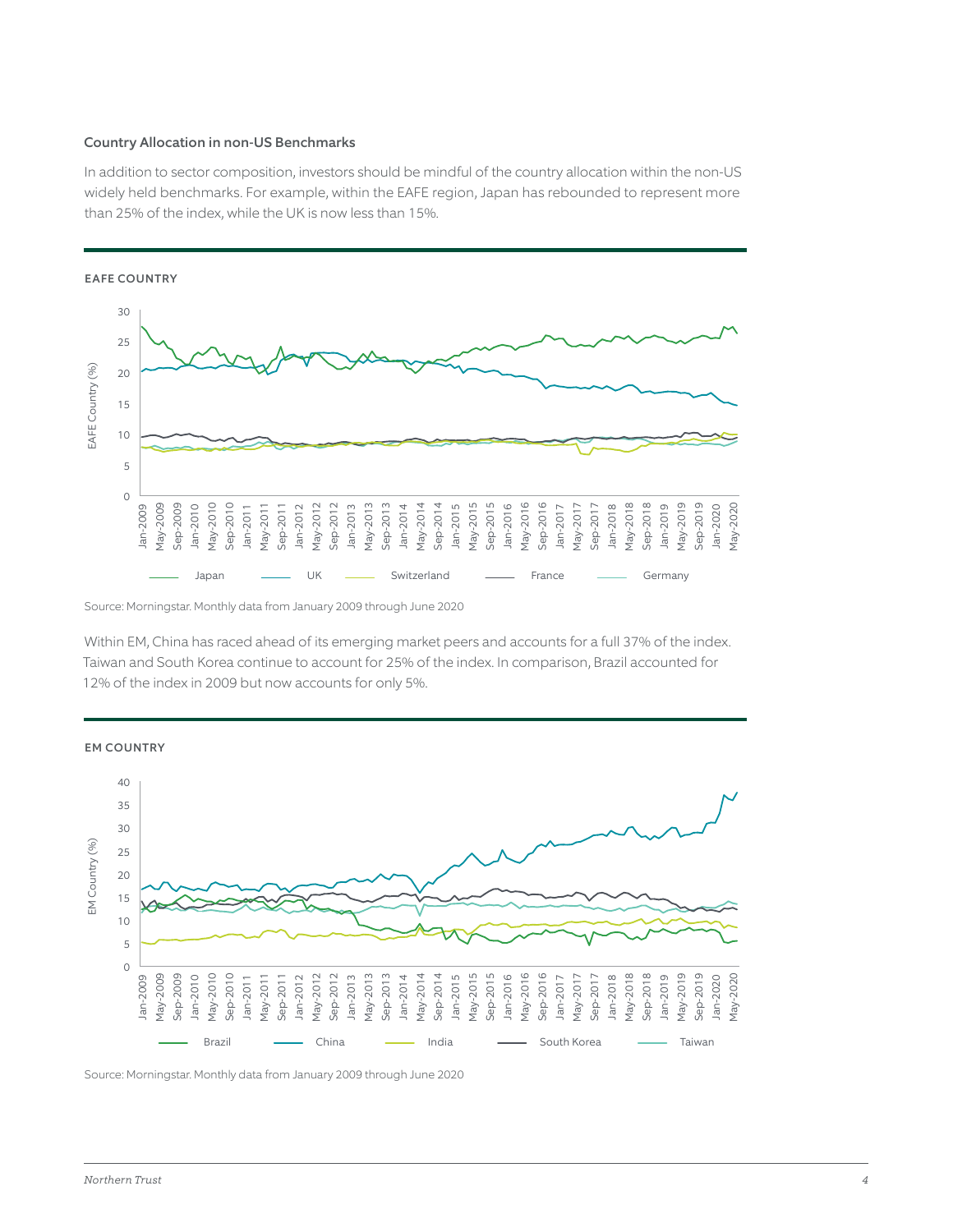These are important diferences, particularly as investment committees and families utilize a more topdown approach to allocations, requiring a point of view on the various economies and markets. We also believe that a deeper analysis of the various indices is required.

#### BEYOND SECTORS AND COUNTRIES: RETURN DRIVERS AND RISK

While sectors are the easier framework used to assess portfolio positioning, we prefer to focus on return drivers and risk, which requires taking a factor view.

#### A US Bias for Growth

The exposures in each underlying benchmark to compensated risk factors like size, value and momentum are important. We observe an expanding growth (negative value) bias in the US that contrasts with EAFE and EM, which have migrated toward a value bias. The underperformance of both of these markets relative to the US parallels the dramatic and prolonged underperformance we have experienced of growth over value.

#### REGIONAL VALUE EXPOSURE



Source: Morningstar. Monthly data from January 2012 through June 2020

We can see through history that these performance cycles can be long, and this cycle is notable not only in duration but magnitude. Looking at the Fama French data reveals that this cycle has seen the largest underperformance, and for the longest period of time, going back to 1925. This has particularly been the case since 2017.

#### Questions on Value

Similar to the hindsight refected in investors rejecting global diversifcation amid US outperformance, we are hearing more that "value investing is dead," and many are contorting themselves to explain why: the increased use of R&D, impact of the value of intellectual property on tech valuations, etc. Looking at an equal weighted FAANG stock index, we observe a meaningful, persistent and statistically signifcant growth bias. That's not surprising, of course, but increasingly important as the relative weight of these stocks continues to grow.